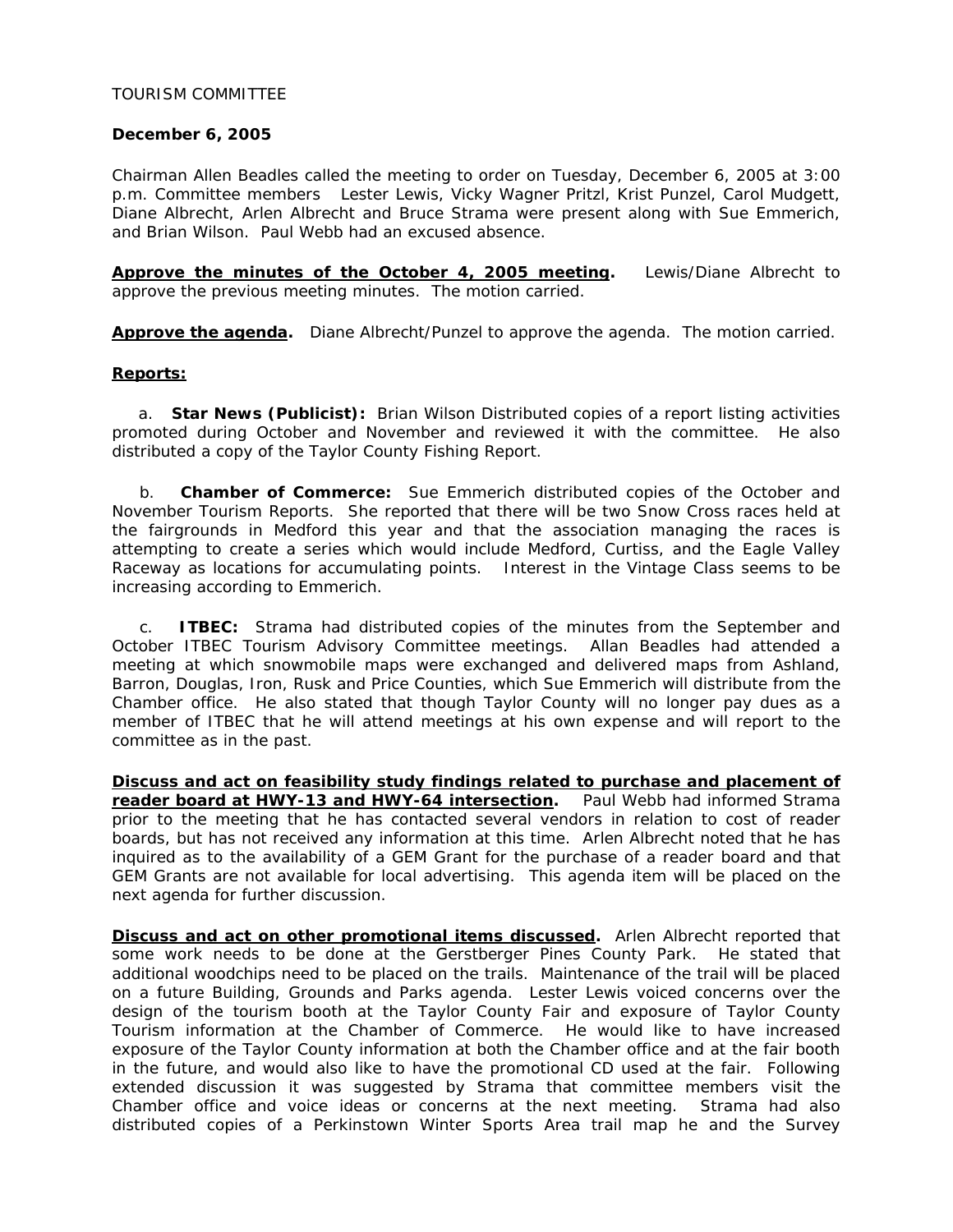Department had designed using pictures obtained from the Star News. Committee members seemed to be satisfied with the map.

**Approve the invoices.** The invoices had been reviewed by members during the meeting. Punzel/Wagner Pritzl approve payment of the October and November Chamber invoices, which included \$63.38 for postage and \$76.23 for office supplies resulting in a total of \$139.61. The motion carried.

**Public Input.** There was no public input.

**Discuss and act on frequency of meetings and committee structure.** Lester Lewis noted that he had asked that this item be placed on the agenda in response to a motion by County Board Chairman Jim Metz to refer an ordinance Lewis had submitted at the October County Board meeting concerning committee structure and the frequency of meetings back to the Tourism Committee. Lewis stated that due to the amount of funding for tourism in the county or lack there-of, he did not feel the expense of a seven member committee nor frequency of meetings is warranted. He also reported that due to budgetary restraints that there would not be additional funds appropriated for tourism in the future. There was an extended discussion of the issue prior to a Diane Albrecht/Wagner Pritzl motion to send the recommendation to the County Board as acted on at the October 4th Tourism Committee meeting. Action at the October meeting stated that the committee structure remain the same, with bimonthly meetings to continue as at present. The motion carried, Lewis voting no.

**Set the next meeting date.** The next meeting will take place on Tuesday, February 7, 2006 at 3:00 p.m.

Albrecht/Lewis to adjourn the meeting at 4:39 p.m. The motion carried.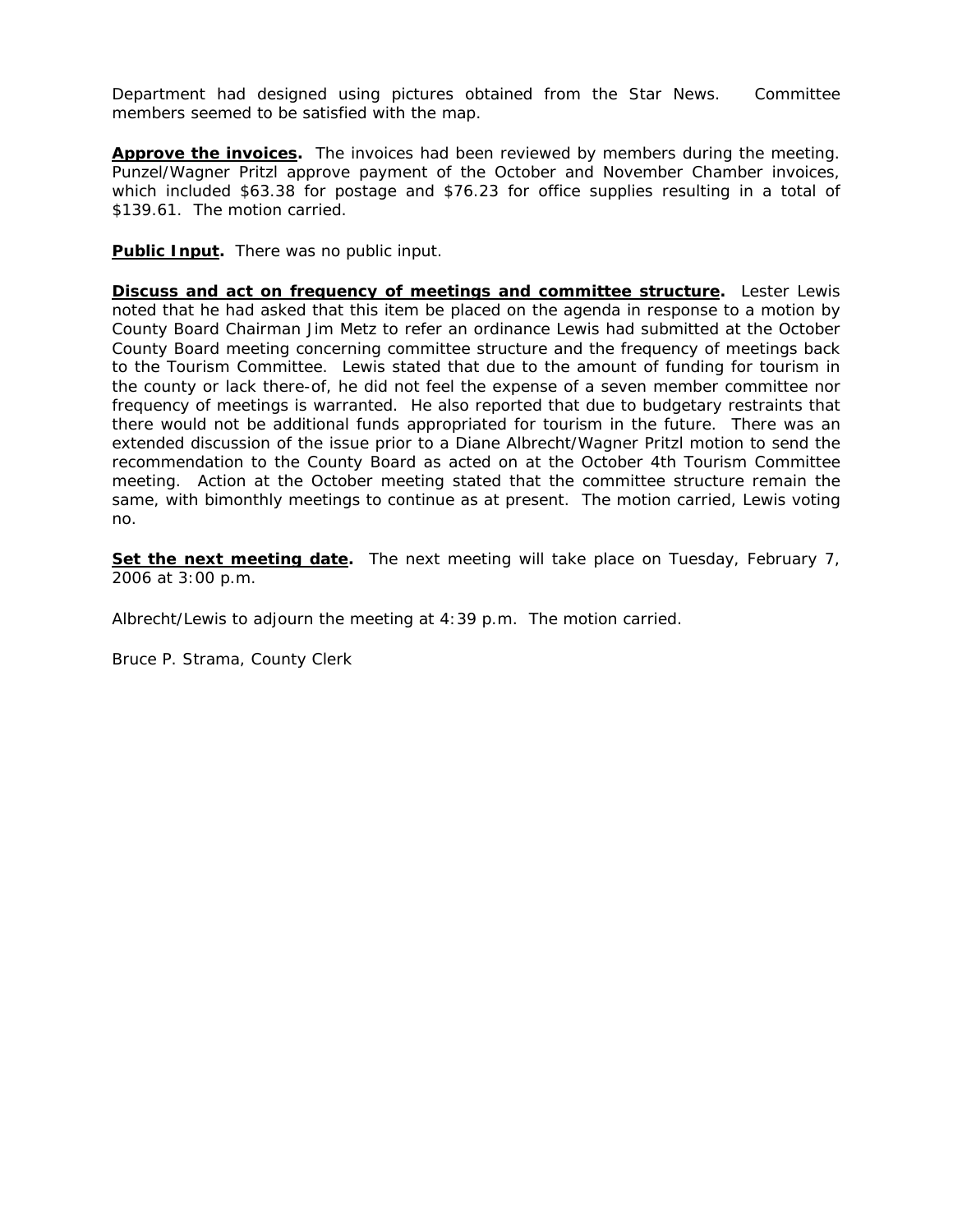## **October 4, 2005**

Allen Beadles called the meeting to order on Tuesday, October 4, 2005 at 3:02 p.m. Committee members Vicky Wagner Pritzl, Paul Webb, Carol Mudgett, Diane Albrecht, Arlen Albrecht and Bruce Strama were present along with Sue Emmerich, and Chip Courtney. Committee member Krist Punzel arrived at 3:07 p.m. and Brian Wilson at 3:45 p.m. Lester Lewis was absent.

**Approve the minutes of the August 9, 2005 meeting.** Webb/Albrecht to approve the previous meeting minutes. The motion carried.

**Approve the agenda.** Webb/Albrecht to approve the agenda. The motion carried.

## **Reports:**

a. **Chamber of Commerce:** Sue Emmerich distributed copies of the July and August Tourism Reports along with a list of Chamber of Commerce Tourism Responsibilities. Emmerich reviewed the list of responsibilities with the committee, answering any questions and including additional information related to many items on the list. She also invited committee members to visit the Chamber Office to get a better understanding of what duties they perform. The Chamber also showcases an event or club each month, which in September was the Taylor County ATV Club. Arlen Albrecht questioned the demand or use of the CDs produced in 2004, with Emmerich stating that there has been increased demand and more copies are currently being produced. There has been more activity at the Chamber since the price for fuel has increased.

 b. **ITBEC:** Strama had distributed copies of the minutes from the July and August ITBEC meetings which Allan Beadles reviewed with the committee. Beadles reported that he had attended the Northern Networks Trade Conference in Duluth, Minnesota, and felt it was a beneficial conference. He stated that the Canadian National Railroad representative gave a presentation explaining the benefits of rail over highway delivery of freight along with other products, one benefit being lower fuel consumption. All expenses to attend the conference are reimbursed by ITBEC except per-diems paid by the county. Beadles informed the committee that the Budget Review Committee has directed that funding for ITBEC dues in 2006 be denied, and that the \$4,157.00 originally budgeted remain in the Tourism budget for promotion of tourism in Taylor County excluding ITBEC. Beadles felt that continued participation as an ITBEC member is important and that he may have an ITBEC representative address the County Board and ask for reconsideration of the funding denial.

 c. **Star News (Publicist):** Brian Wilson distributed copies of the report prepared for the October meeting along with other information which had been disseminated since the prior meeting. He reviewed some of the information included in the report along with other pertinent information. Wilson stated that he has followed up on the request of the committee to check on the cost and feasibility of producing an informational pamphlet or insert to be placed in motels, restaurants or distributed to other interested individuals or groups. He stated that there would be no problem in producing an insert, and there would be no cost if the sale of ads was allowed on the backside of an insert. Pritzl/Punzel to have Wilson proceed with printing and distribution of the inserts as discussed, using sales of advertising on the back of the insert to fund the project. The motion carried.

**Discuss and act on 2006 budget revisions.** Following discussion of discontinued funding of ITBEC directed by the Budget Review Committee, Webb/Pritzl to remove the \$4,157.00 originally in line #5394 for payment of ITBEC dues, placing the \$4,157.00 in Line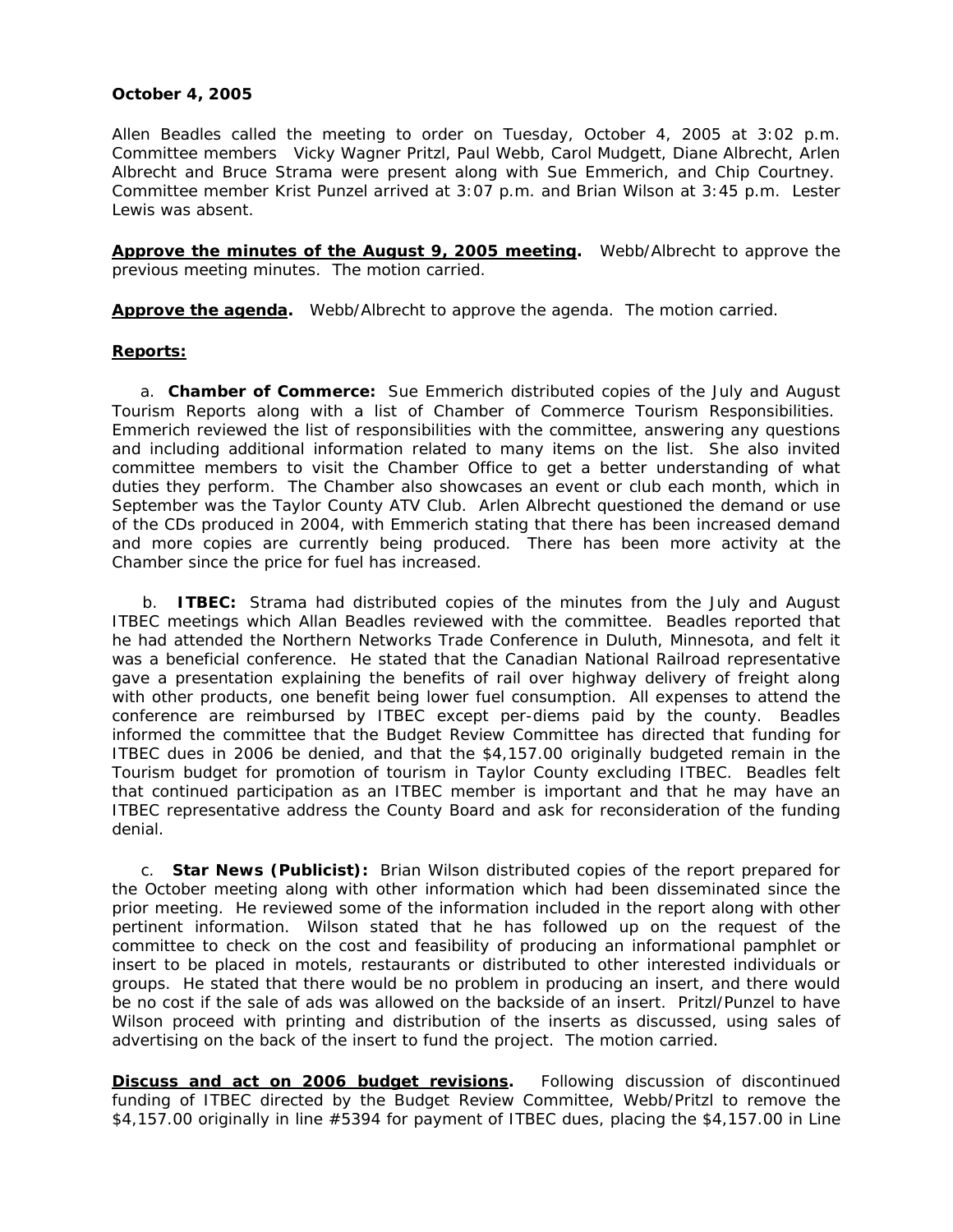#5348 Promotional Activities, which would result in a total in the Promotional Activities line of in the Tourism budget of \$5,657.00. The motion carried.

**Discuss and act on other promotional items discussed**. There was extended discussion mainly concerning effective promotion of events and tourist attractions within the county. The discussion included possible purchase of an electronic reader board for placement at the Hwy 13 and Hwy 64 intersection. The consensus was that this approach would enhance communication of activities, events and other related tourism information with relative ease compared to other approaches such as banners or signs. The decision was made to appoint a committee to study the feasibility of the purchase and placement of a reader board including future expense. Those volunteering included Paul Webb, Brian Wilson, Sue Emmerich and Arlen Albrecht. These four individuals will present further information at the next Tourism Committee meeting. Strama requested that a maximum of \$400.00 be approved for design and copies for distribution of a pamphlet promoting the Perkinstown Winter Sports Area. He stated that the committee has generally in the past designated a maximum of \$400.00 to other clubs or organizations for brochures and requested that amount for a brochure for the Sports Area. Diane Albrecht/Mudgett to approve maximum funding of \$400.00 for a Perkinstown Winter Sports Area brochure. The motion carried. Strama will work with Arlen Albrecht on the design and have printing done in-house for cost savings.

**Approve the invoices.** The invoices had been reviewed by members during the meeting. Albrecht/Mudgett to approve payment of the July and August Chamber invoices, which included \$61.44 for postage and \$251.15 for office supplies resulting in a total of \$312.59. The motion carried.

**Public Input.** Chairman Beadles reported that he and Strama had attended the presentation of awards for photographs taken in conjunction with the Rustic Roads Photo Contest. The award presentation took place at the Governor's residence in Madison, hosted by Mrs. Doyle. Two photographs taken from Rustic Road #1 in Taylor County received awards.

**Discuss and act on frequency of meetings and committee structure.** Strama stated that there was some concern over the structure of the Tourism Committee noted at the Budget Review Committee meeting. The number of lay members being greater than the number of County Board members was the issue of concern. Strama also questioned whether the committee felt quarterly meetings would be sufficient, as the county is considering avenues of cost savings. Following discussion, Pritzl/Diane Albrecht to keep structure as is and to continue to meet every other month. The motion carried. The reasoning behind the action was the need for county-wide representation, pertaining to structure, and fewer meetings would delay projects and decisions beyond what the committee would consider to be a reasonable time frame to act on and implement those projects and decisions.

**Set the next meeting date.** The next meeting will take place on Tuesday, December 6, 2005 at 3:00 p.m.

Albrecht/Punzel to adjourn the meeting at 4:45 p.m. The motion carried.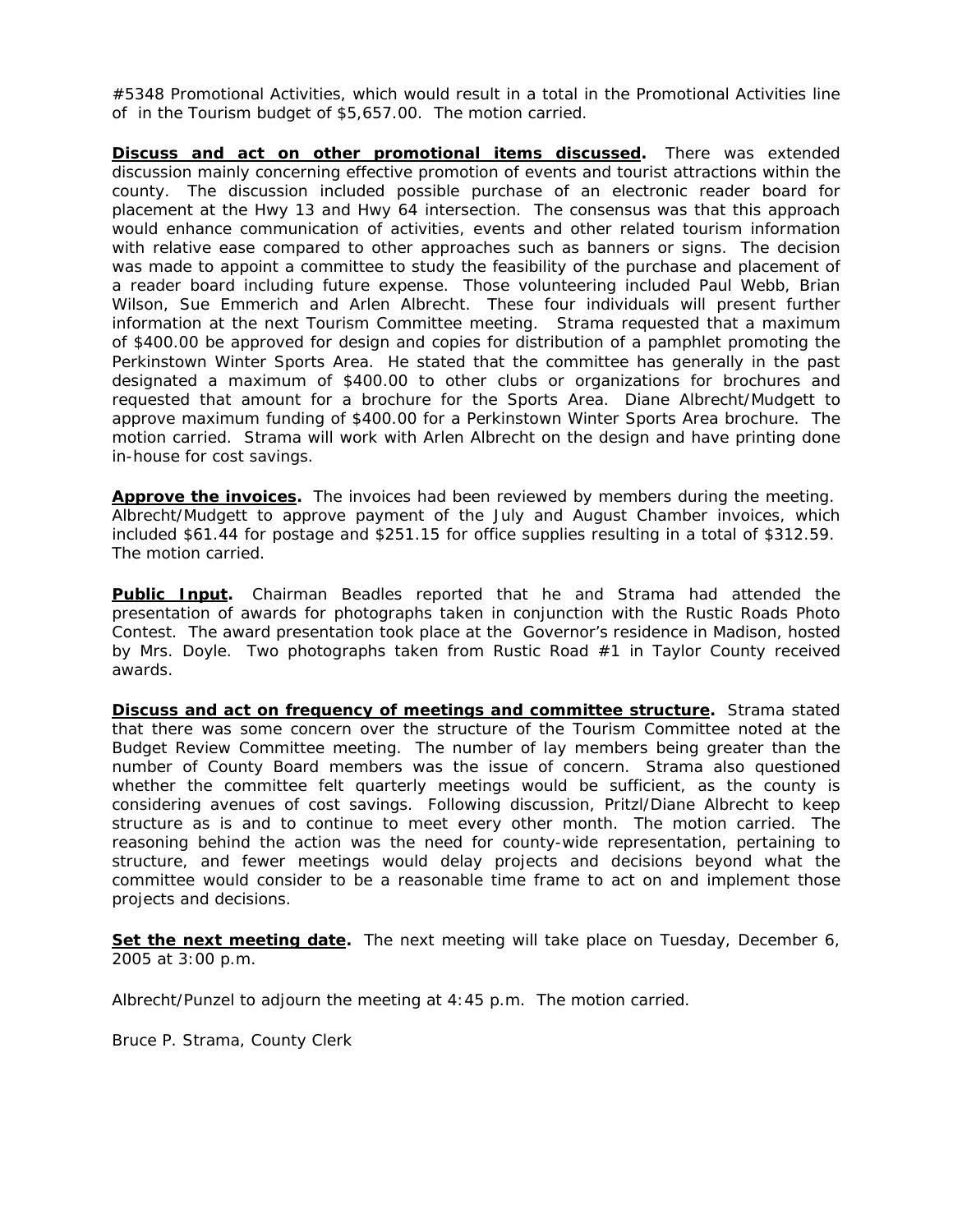# **August 9, 2005**

Allen Beadles called the meeting to order on Tuesday, August 9, 2005 at 3:02 p.m. Committee members Krist Punzel, Vicky Wagner Pritzl, Paul Webb, Carol Mudget, Diane Albrecht and Bruce Strama were present along with Sue Emmerich, Brian Wilson, Mark Berglund and Gerald (Buzz) Meyer. Lester Lewis and Arlen Albrecht had excused absenses.

**Approve the minutes of the May 10, 2005 meeting.** Albrecht/Punzel to approve the previous meeting minutes. The motion carried.

**Approve the agenda.** Pritzl/Albrecht to approve the agenda. The motion carried.

## **Reports:**

a. **Star News-Publicist:** Brian Wilson distributed copies of the Tourism Report and introduced the "What's Happening" insert, published weekly, which has been distributed at events along with the Taylor-Made Vacations pamphlet as reported at the May meeting. Following review and discussion there were several suggested additions to the insert, including the Chamber telephone number and web site address. Several committee members also suggested publishing a similar monthly brochure for placement at local restaurants and motels. Placemats and an annual poster were also ideas discussed.

 b. **Chamber of Commerce:** Sue Emmerich distributed copies of the Chamber Report and reviewed it with committee members. She reported that dates for events must be reported correctly, which has not been the case for a couple events causing some confusion. Strama questioned whether the promotional video had been played at the fair booth. Emmerich said that there was no electrical outlet in the area and that a laptop computer was also required, therefore it was not played. Strama noted that as there was no meeting for the past couple months he had approved funding a booth as in the past.

 c. **ITBEC:** Strama had distributed copies of the minutes from the May and June ITBEC meetings which Allan Beadles reviewed with the committee. He suggested that a member of the committee attend the Statewide ITBEC conference to be held August  $17<sup>th</sup>$  and  $18<sup>th</sup>$  in Lac du Flambeau. Diane Albrecht may attend.

**Discuss and act on 2006 budget.** The committee went through the budget line by line, adding \$50 to Office Supplies to total \$700; placing \$200 in the Conference/Meeting Expense line, which was \$0 in 2005; decreasing the Promotional Activities line by \$500 to \$1,500; increasing the Tourism Counsel Grant by 3% to \$16,550 and directing Strama to enter the ITBEC Project Support according to the request made by WCA. Webb/Albrecht to submit the budget as discussed to the Budget Review Committee. The motion carried.

**Discuss and act on other promotional items discussed.** Paul Webb has been in contact with representatives of the Snow Touring magazine and suggested placing an ad in the magazine as had been discussed at earlier meetings. He suggested a two color 1/8<sup>th</sup> page ad at \$385.00. There was discussion of what should be included in the ad with suggestions including honest trail reports, friendly people along with other items of interest to snowmobilers. Questions arose as to the amount of space required for information and attraction of a 1/8<sup>th</sup> page add with two colors. Following discussion, Webb/Punzel to purchase a ¼ page add, either in two colors for \$680.00 or in four colors with the cost not to exceed \$800.00. The motion carried, including directing Webb to work with Brian Wilson on design and content of the ad. There was also a motion by Punzel and a second by Carol Mudget, following a presentation by Mark Berglund and Buzz Meyer on the Ice Age Scenic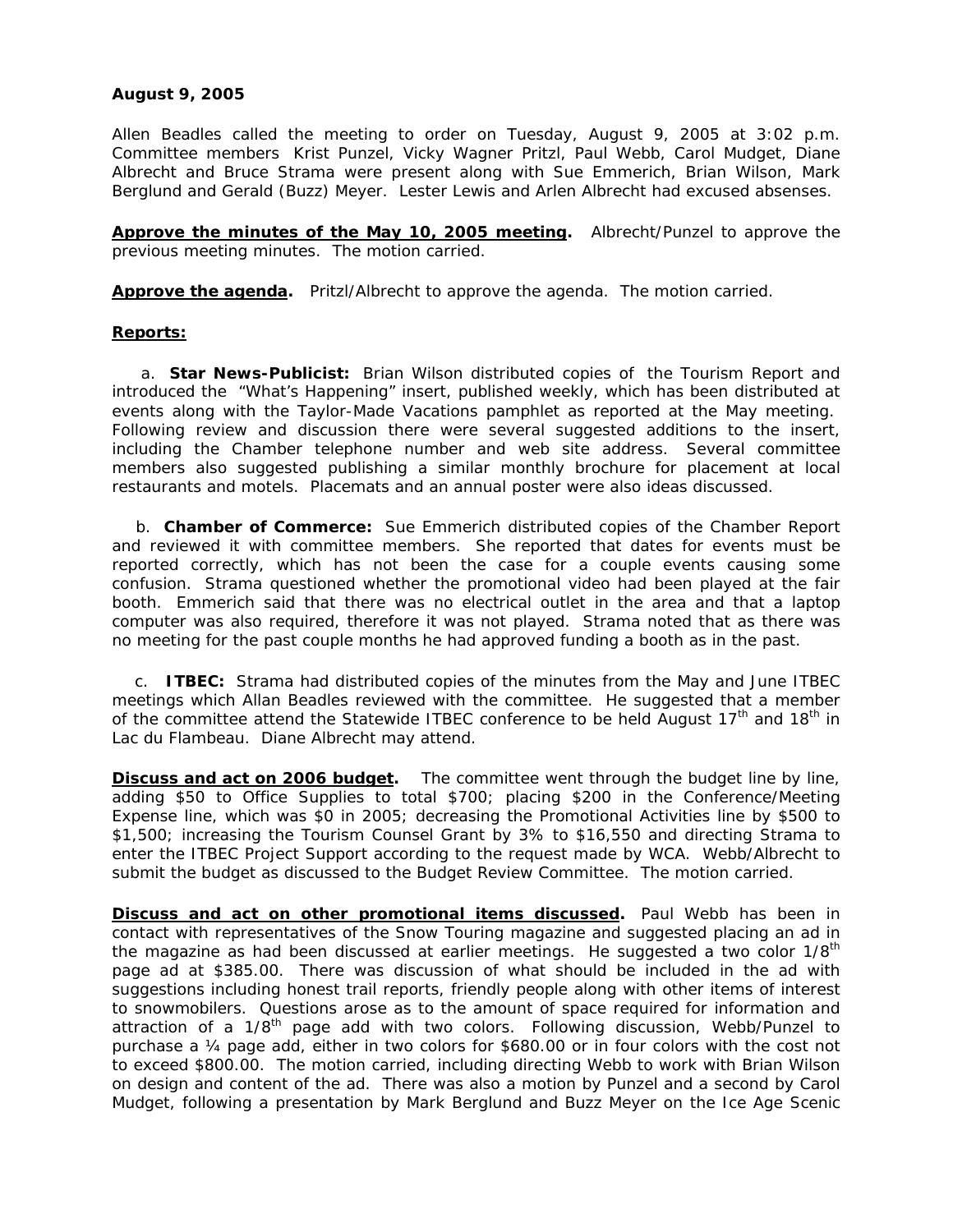Trail 25<sup>th</sup> Anniversary being hosted in Taylor County, to appropriate \$200.00 to the High Point Chapter for promotion of the event. That motion also carried.

**Approve the invoices.** The invoices had been reviewed by members during the meeting. Albrecht/Pritzl to approve payment of the May and June Chamber invoices, which included postage \$138.46 and office supplies \$255.75 for a total of \$394.21. The motion carried.

**Public Input.** Mark Berglund and Buzz Meyer gave an in-depth presentation of Ice Age Trail activities and future plans. They stated that Taylor County has the most miles of certified trails in Wisconsin. They also reported on volunteers that take part in Mobile Skills Weekends, the partnership between the Forest Service and Trail Chapters along with other interesting items pertaining to the trail and related activities. The High Point Chapter will be hosting the 25<sup>th</sup> anniversary of the trail at Mondeaux Dam on September 17, 2005 with an open house in the afternoon and dedication at 6:00 p.m. Berglund and Meyer encouraged everyone to attend and urged them to invite others in order to make the dedication a success.

**Set the next meeting date.** The next meeting will take place on Tuesday, October 4, 2005 at 3:00 p.m.

Albrecht/Punzel to adjourn the meeting at 4:42 p.m. The motion carried.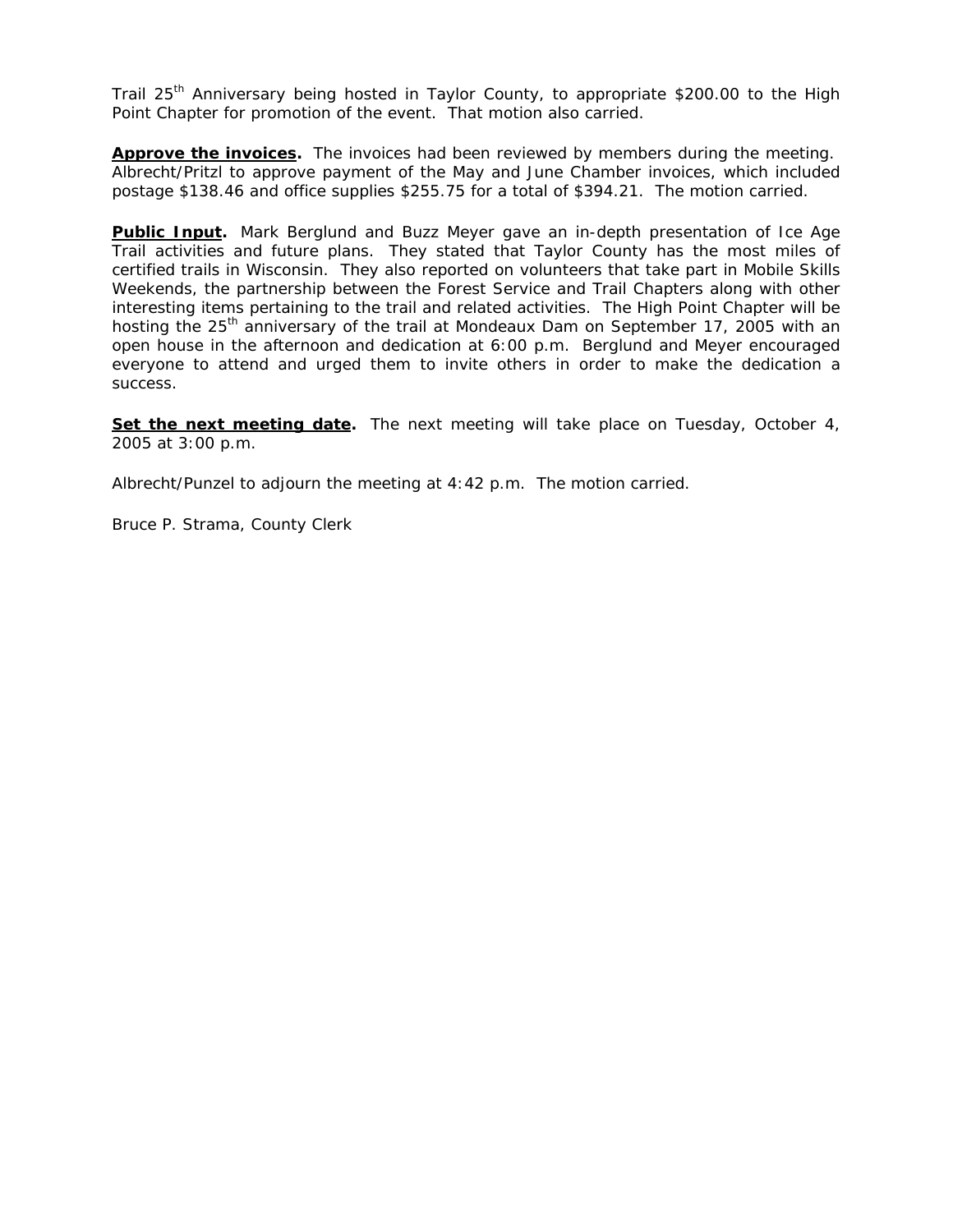## **May 10, 2005**

Allen Beadles called the meeting to order on Tuesday May 10, 2005 at 3:00 p.m. Committee members Lester Lewis, Krist Punzel, Vicky Wagner Pritzl, Paul Webb, Carol Mudget, Arlen Albrecht and Bruce Strama were present along with Sue Emmerich and Brian Wilson. Diane Albrecht arrived at 3:34 p.m.

**Approve the minutes of the March 15, 2005 meeting.** Punze/Lewis to approve the previous meeting minutes. The motion carried.

**Approve the agenda.** Lewis/Webb to approve the agenda. The motion carried.

### **Reports:**

a. **Star News-Publicist:** Brian Wilson distributed copies of Taylor-Made Vacations published by the Star News, a What's Happening brochure listing events taking place in the May in Taylor County and a report of promotional activities performed by the Star News in the past couple months. He had listed events promoted and future promotional activities.

 b. **Chamber of Commerce:** Sue Emmerich distributed copies of the Chamber Report and reviewed it with committee members. She also delivered several copies of the promotional video to be kept in the County Clerk's office for use by the county. According to Emmerich there was an exceptional amount of compliments on excellent snowmobile trail conditions this past winter. Reports of events, especially in the outlying areas need to be reported in order for those events to be promoted by either the Chamber or the Star News.

**Review and take appropriate action on targeting areas as compiled by Arlen Albrecht.** Arlen Albrecht stated that there will be no action related to this issue prior to distributing copies of Tourist Information Requests for Taylor County in 2004. The information affirmed what was thought prior to compiling the information, which was that the majority of tourists visiting Taylor County come from within the state and a substantial amount from surrounding counties. It was noted that the information distributed was from telephone requests only. Following discussion included continuing to target day trips to the area, requesting zip codes from those requesting information via e-mail and forming a Motel Group which would gather information of users for future promotional targeting. Paul Webb felt that opening of the Rail Trail earlier than the remainder of the Snowmobile Trail System if conditions are favorable, would increase tourism activity in the area, and offered assistance closing those trails connecting to the Rail Trail at that time.

**Discuss and act on other promotional items discussed.** Arlen Albrecht has contacted both Medford and Rib Lake High Schools and has been informed that they do not have marketing classes, but would possibly be interested in taking part in a county-wide tour of parks and other tourism related areas. There was a lengthy discussion with consensus that a tour to educate those within the county as to what is available to tourists in Taylor County is a good idea. Follwing the discussion it was decided that there should be a tour organized by the Tourism Committee to include County Board Members, media, interested county departments and others interested in promoting tourism in Taylor County. Arlen Albrecht and Strama are to head up planning for this tour, the tour to take place on Wednesday July 13, 2005.

**Approve the invoices.** The invoices had been reviewed by members during the meeting. Lewis/Wagner-Pritzl to approve payment of the March and April Chamber invoices which included postage \$53.99 and office supplies \$230.94 for a total of \$284.93. The motion carried.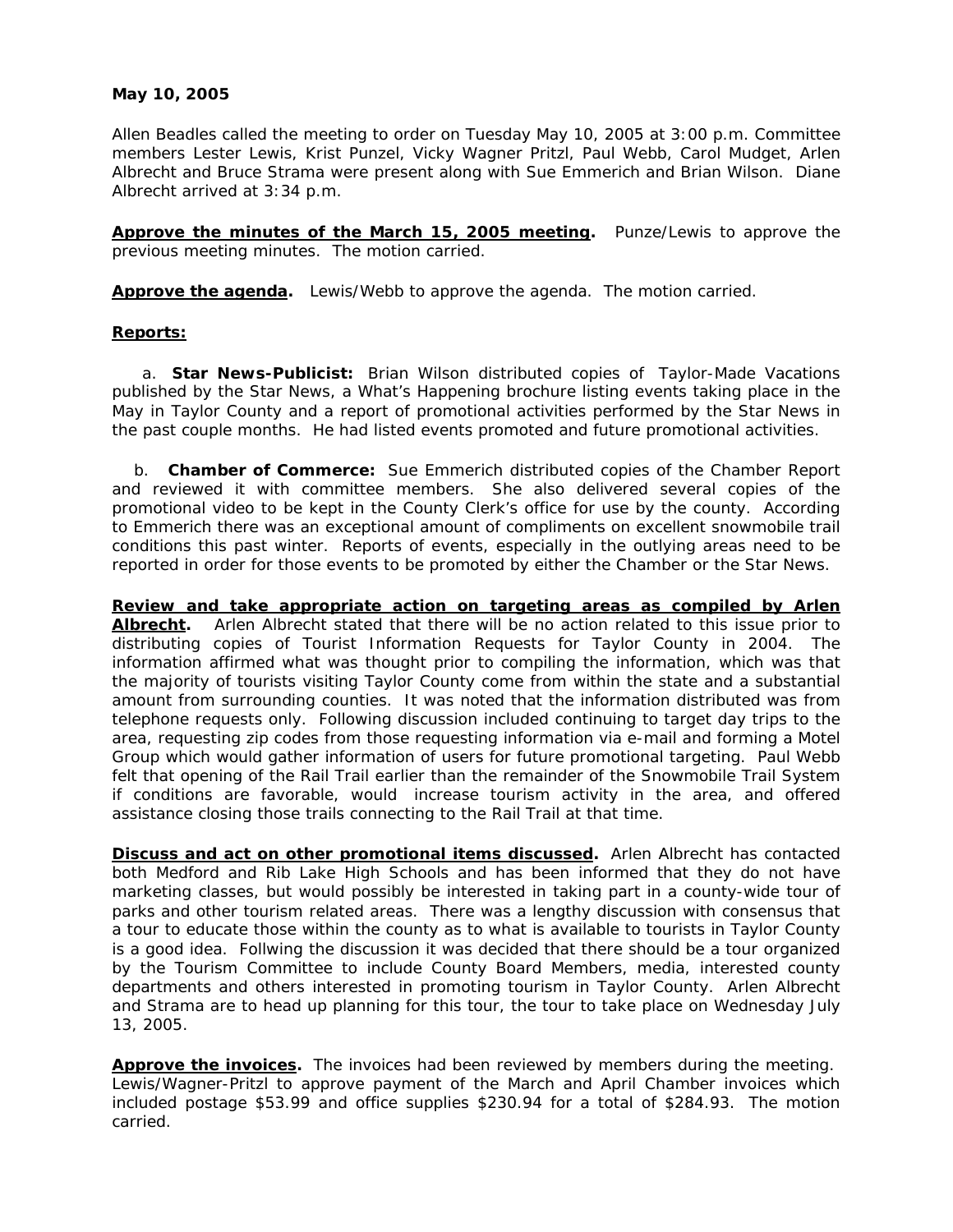Public Input. Arlen Albrecht stated that he felt the press did a good job marketing the Alice in Dairyland event.

**Set the next meeting date.** The next meeting will take place on Tuesday, July 19, 2005 at 3:00 p.m.

Lewis/Diane Albrecht to adjourn the meeting at 4:32 p.m. The motion carried.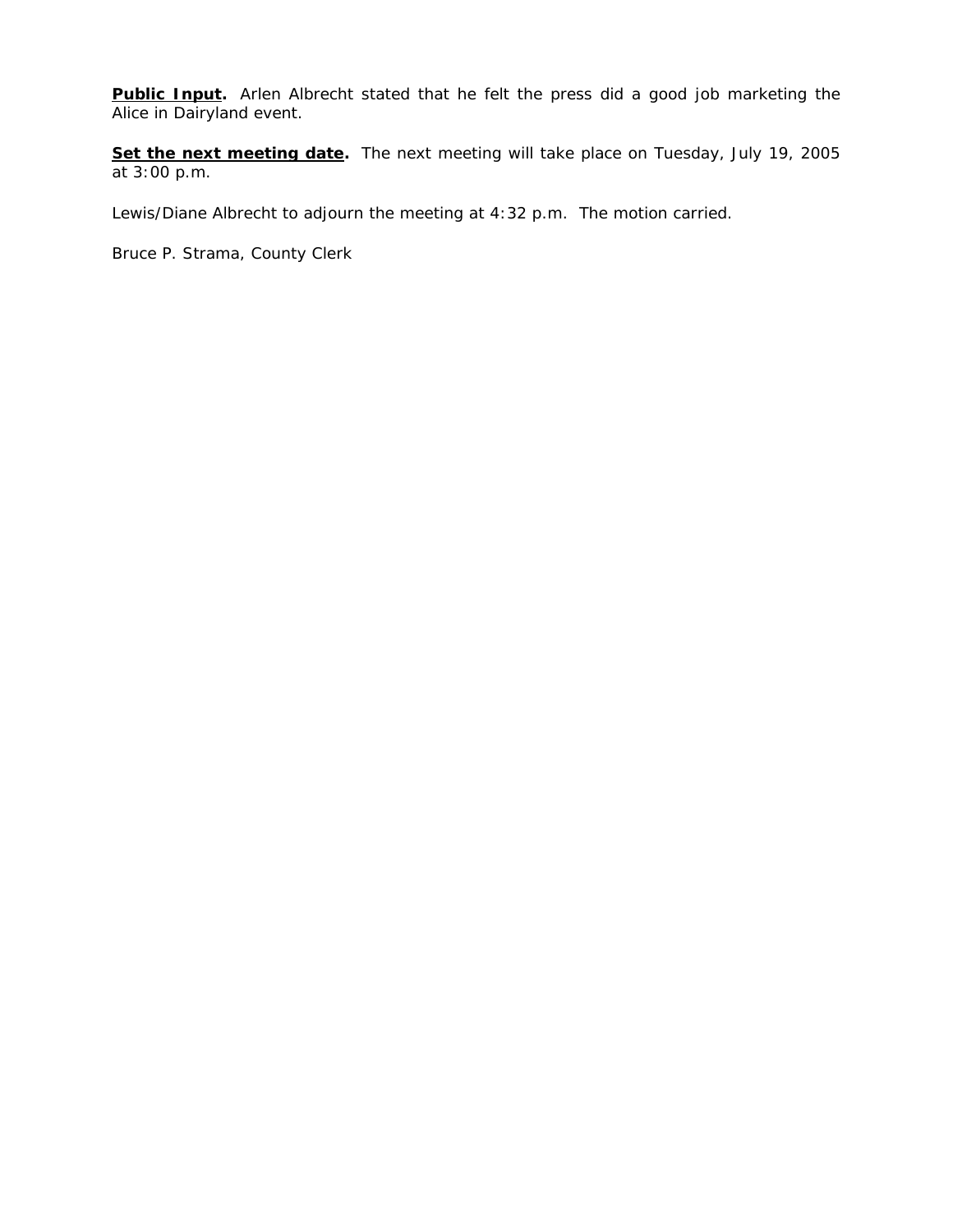### **March 15, 2005**

Allen Beadles called the meeting to order on Tuesday March 15, 2005 at 3:00 p.m. Committee members Diane Albrecht, Lester Lewis, Krist Punzel, Vicky Wagner Pritzl, Arlen Albrecht and Bruce Strama were present along with Sue Emmerich, Mike Roiger, Tim Pritzl, and Brian Wilson and Laurie Sacho (The Star News). Paul Webb and Carol Mudget were absent.

**Approve the minutes of the January 12, 2005 meeting.** Diane Albrecht/Lewis to approve the previous meeting minutes. The motion carried.

**Approve the agenda.** Lewis/Punzel to approve the agenda. The motion carried.

## **Reports:**

a. **Star News-Publicist:** Brian Wilson distributed copies of Fishing Reports from January 13<sup>th</sup> through March 10<sup>th</sup> along with the regular monthly report. He reviewed the reports with the committee prior to entertaining questions from those present. Lester Lewis questioned whether the information being submitted would have been distributed if the Star News was not acting as the publicist. Wilson state that the list of information which was submitted to state-wide daily papers, dailies in our region and other promotional sources was done in addition to regularly submitted material. He also noted the inclusion of activities in the fishing report not related to fishing for families that may be interested in visiting Taylor County, not all interested in fishing. He has also been working closely with the chamber in promotional activities. Wilson stated that there will be an Ice Age Photo Contest with the purpose of encouraging people to get out and enjoy the Trail, with additional information arriving in the near future.

b. **Snowmobile Association:** Mike Roiger spoke on snowmobile issues including the dissolving of the Northwest Wisconsin Snowmobile Association which was formed approximately fifteen years ago to promote snowmobiling in the area. He felt that the association was instrumental in the expansion of trail systems and growth of snowmobiling in general, finding it rather hard to end its existence. He noted that with the internet and other information sources that the Association was not needed anymore. Roiger also reported that trails in the northeast portion of the county are open and in good to excellent condition. The clubs responsible for maintaining the trails have received the final supplemental payment for maintenance done in the spring of 2004. This delay of payment has been a problem for some time, in certain cases not allowing some clubs to continue grooming late in the year. Roiger, when questioned about safety issues on the trails, stated that speed is a major factor in accidents and deaths and suggested that enforcement of current laws may go a long way in making the trails safe. He stated that there is little enforcement in Taylor County and that some counties have created a designated law enforcement position for enforcement of DNR laws and County Forest issues with part of the funding from grants and Forest Budgets to enhance enforcement of the laws.

c. **ITBEC:** Al Beadles has attended past meetings and reviewed the minutes of those meetings which had been distributed. Lewis noted that Sawyer County had dropped out of the Northwest ITBEC Tourism Committee and questioned what benefits Taylor County receives by being a member. There was further discussion of the issue with suggestions that the benefits should be looked into, possibly over the past few years and making a decision concerning continuing with ITBEC in the future. Beadles will also convey the concern at a future ITBEC meeting.

 d. **Chamber of Commerce.** Sue Emmerich distributed copies of the Chamber Report and reviewed it with committee members. The distribution of the promotional video was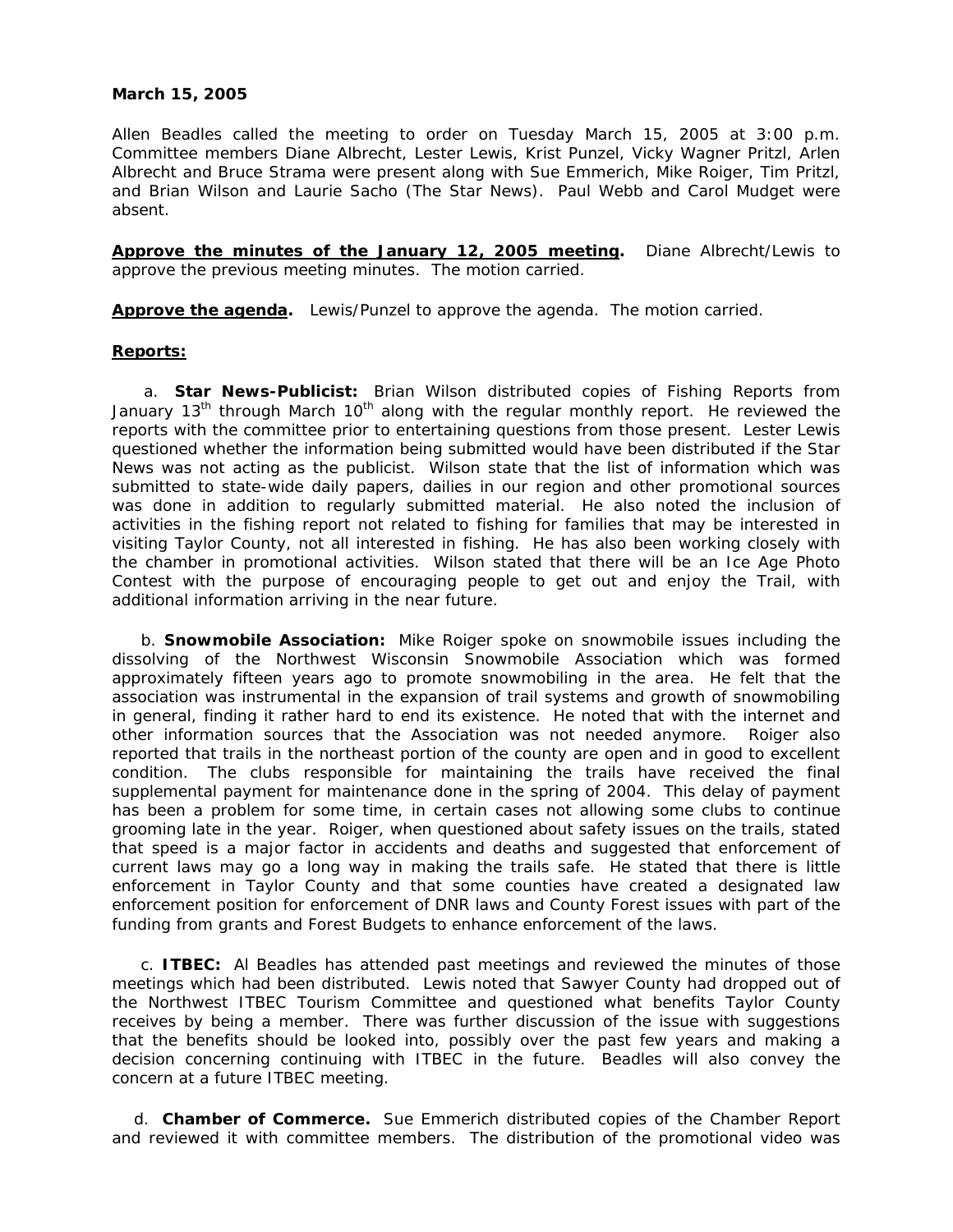discussed with the consensus that several copies should be kept in the County Clerk's office for use by the county. The video will also be shown prior to and following the April County Board meeting.

**Discuss and act on scheduling of Spring of Fall tours within the county.** Arlen Albrecht stated that while working on the Alice in Dairyland event he noted that the daily charge for a tour bus was \$350 to \$400 and that in planning for future tours this information should be taken into consideration. At the January meeting discussion of taking the marketing classes from the three school districts in the county on a tour of the county for exposure. Approval of planning for a tour in the fall of 2005 seemed unanimous with Arlen Albrecht offering to explore avenues for funding, including School Districts, the Tourism budget or local business support and report at the next meeting. Allowing the general public the opportunity to fill any spaces on tour busses not required for students was also viewed as a good idea.

**Approve the invoices.** The invoices had been reviewed by members during the meeting. Lewis/Punzel to approve payment of the January and February Chamber invoices which included postage \$93.13 and office supplies \$221.16 for a total of \$318.64. The motion carried.

**Public Input.** Arlen Albrecht stated that the UW Extension will be sponsoring a Land Stewardship Conference to be held at the Rib Lake High School on April  $9<sup>th</sup>$ , and informed members that the Alice in Dairyland planning is progressing satisfactorily.

The next meeting date was set for Tuesday May 10, 2005 at 3:00 p.m.

Diane Albrecht/Lewes to adjourn the meeting at 4:08 p.m. The motion carried.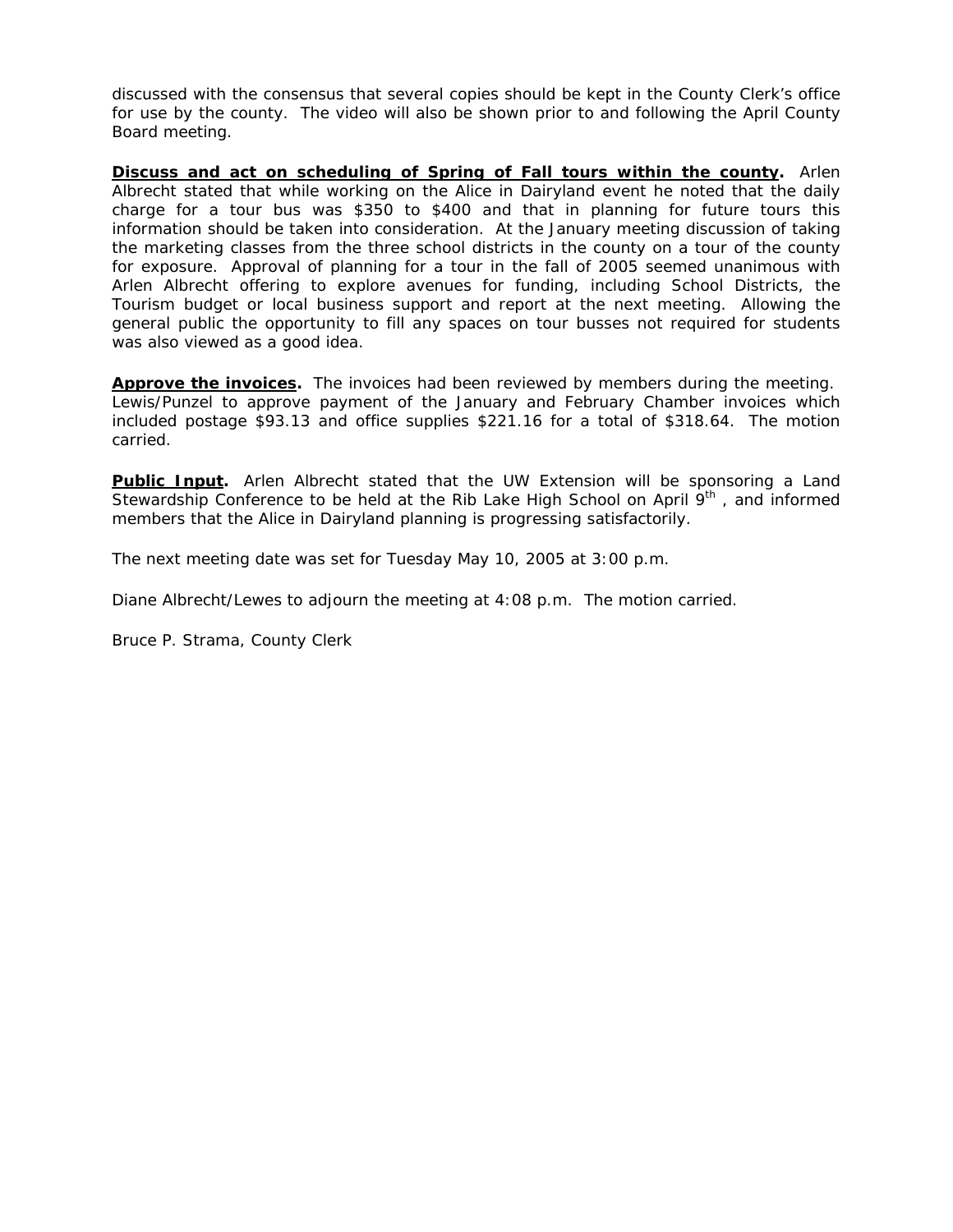## **January 12, 2005**

Allen Beadles called the meeting to order on Wednesday, January 12, 2005 at 3:00 p.m. Committee members Diane Albrecht, Lester Lewis, Krist Punzel, Arlen Albrecht and Bruce Strama were present along with Sue Emmerich, Brad Ruesch, Tim Pritzl, Nancy Frank, Leslie Akers, Kris O'Leary (The Star News) and Dana Jentzsch (WKEB/WIGM). Paul Webb, Vicky Wagner Pritzl and Carol Mudget were absent.

**Approve the minutes of the November 10, 2004 meeting.** Lewis/Punzel to approve the previous meeting minutes. The motion carried.

**Approve the agenda.** Diane Albrecht/Punzel to approve the agenda. The motion carried.

**Report by Nancy Frank, Ice Age Trail Northern Region Coordinator.** Nancy Frank distributed maps and Literature and reviewed some of the information which was included. She stated that the Ice Age Park &Trail Foundation is active in promoting the Trail often in partnership with municipalities clubs or organizations. The Trail is a pedestrian only trail and has its most remote area located in Taylor County. She noted that Buzz Meyer is the local chapter coordinator and works closely with the Foundation and the Mobil Skills Training Crew in order to maintain the Trail in Taylor County. She also stated that Governor Doyle has initiated the goal of permanently protecting 400 Miles of the approximately 1,000 mile trail. The Foundation is active at all times in the process of purchasing or leasing additional land, attempting to complete the Trail across the State. The Federal Forest Service assists in maintaining the Trail when it is located on their property as it is a National and State Scenic Trail. Prior to her departure at 3:20 p.m. Ms. Frank offered her assistance if anyone is interested in promotional ideas with the Trail in mind.

### **Reports:**

a. **Star News-Publicist:** Kris O'Leary was present to answer any questions concerning promotion by the Publicist since the November meeting. There were no questions but there was some discussion of promotion in the future.

b. **Snowmobile Association:** Mike Roiger and Brad Ruesch both spoke on the snowmobile issue, beginning with Roiger displaying a copy of the State Snowmobile Magazine which featured an article about snowmobiling in Taylor County, also depicting Taylor County on the cover. Roiger also reported that the majority of the 300 miles of trail within the County is packed and signed for opening. Ruesch informed the Committee that there is an adequate base, but four inches of snow are necessary prior to opening the trails. Funding for maintenance and grooming was discussed as well as the funding sources which are the gas tax and registration. Roiger stated that he has spoken with other members of the Northwest Snowmobile Association and has informed them that the Association has outlived its usefulness and should be dissolved. His reasoning comes in part to the declining attendance at the snow shows and increase website usage. Roiger stated that he felt the \$500 allotted annually to Snowmobile Association dues would be better spent on updating or improving the Website. Following discussion of ways to improve the website, Lewis/Albrecht to withdraw from the Snowmobile Association. The motion carried.

c. **ITBEC:** Al Beadles has attended past meetings and reviewed the minutes of those meetings which had been delivered with the agendas. He stated that one of the issues extensively discussed has been abandonment of some of the rail lines. According to Beadles there is less talk of abandonment, which is a good report for the northern part of the State

 d. **Chamber of Commerce.** Sue Emmerich distributed copies of the Chamber Report and reviewed it with committee members. The rental or use of the booth generally used at